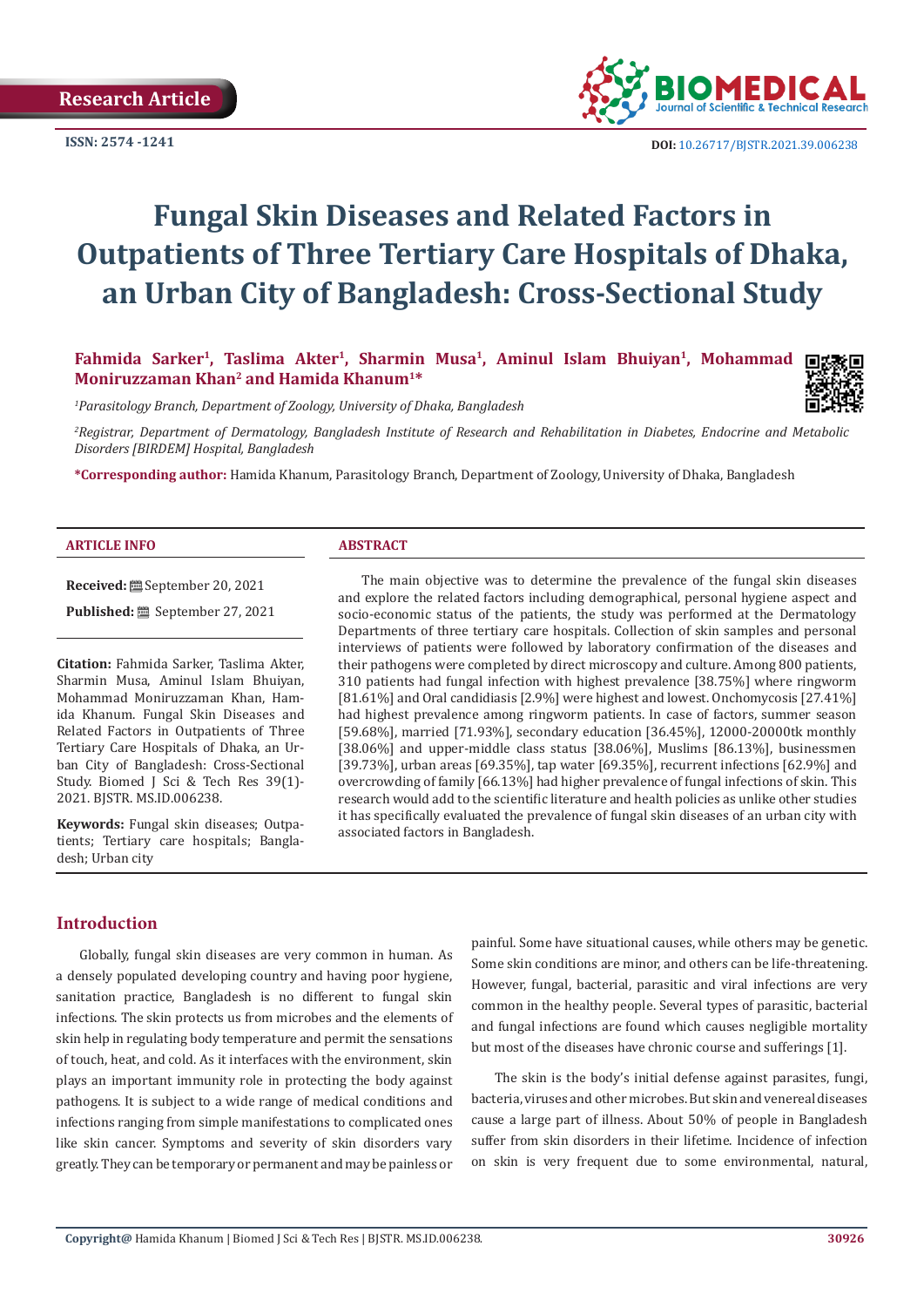occupational and individual habitat variations. It increases when people are herded together and facilities for washing the body and clothing are reduced. Recurrence, excessive use of chemicals and cosmetics, environmental pollution, delayed marriage etc is the major leading factors for the initiation and transmission of the diseases.

About 80% of population in Bangladesh live in the rural areas, where poverty, literacy, ignorance, high family members, disease and disasters are the constant companion of them. Increasing population, socio economic conditions have become poor and due to this population explosion, all the reversible socio-demographic conditions go in favor of disease occurrence, recurrence, and complications. In addition, overcrowding, urbanization, industrialization, migration, excessive use of chemicals and cosmetics, environmental pollution, greenhouse effect, education, delayed marriage and use of multiple partners are also the major leading factors for inflation and transmission of diseases.

Skin and venereal diseases are one of the major public health problems in developing countries. Though it occurs in all class of society but people living in insanitary and poor housings conditions suffer more from the disease, poverty-stricken people with poor hygienic habits and unclean clothing are the usual victims of these diseases. Symptoms of infection depends on the type of organisms that has caused the infection and both symptom and appearance also depend on the part of the body infected. In many studies it has been shown that 30-40% of our population is suffering from skin diseases. Of which about 80% are scabies and pyogenic infections.

Children are the worst sufferers from these diseases (Khanum and Alam 2010). The relation between the skin and venereal diseases of the diabetic patients of different age group and sociodemographic characteristics is very complicated. The sociodemographic aspects are very important to know because in different societies and social groups explain the causes of illness, the type of treatment they believe and to whom they turn if they go get ill (Khanum *et al*. 2007).

In human anatomy, the largest outer organ, covering throughout the whole body is skin. Skin performs a very significant role in immunization by defending against outer microbes and pathogens. Moreover, the elements of skin help the body to regulate the temperature throughout the body and create the feelings of heat, cold and touch. However, this important organ of the body has been exposed to a variety of infections and medical sufferings varying from simple acne to very intricating skin cancer types. Worldwide, among human diseases, the most common is skin disease. It can affect individuals anytime during their lifetime [1], can strike at any age, can spread over all societies and cultures. In time skin disease can lead to systematic disorders. Its damaging effects lead to physical disability even death [2].

In 2010, the global burden of disease [GBD] published that skin diseases ranked fourth as the prominent reason for non-fatal disease burden affecting both high- and low-income countries [3]. In 2013, GBD published that skin diseases are responsible for 39 million years lived with disability [YLDs] and in case of disabilityadjusted life years [DALYs] sit has attributed 1.79% to the global burden of diseases [4].

#### **Fungal Disease: Ringworm (Dermatophytosis)**

Ringworm, also known as dermatophytosis or Tinea, is a fungal infection of the skin. The name "ringworm" is a misnomer, since the infection is caused by a fungus, not a worm. Ringworm infection can affect both humans and animals. The infection initially presents with red patches on affected areas of the skin and later spreads to other parts of the body. The infection may affect the skin of the scalp, feet, groin, beard, or other areas. Ringworm can go by different names depending on the part of the body affected.

- **1. Tinea capitis** [Ringworm of the scalp] is a fungal infection affecting on scalp.
- **2. Tinea corpori**s [Ringworm of the body] is a fungal infection that affects the skin of body.
- **3. Tinea cruris** [Jock itch] is a fungal infection that affects the warm and moist area such as buttocks, groin, inner thighs etc.
- **4. Tinea pedis** [Athlete's foot] is a fungal infection that affects the skin of feet.
- **5. Tineaunguium** [Onychomycosis] is a fungal infection that affects either the fingernails or toenails.
- **6. Tinea facie** is a fungal infection that affects the face.
- **7. Tinea barbae** is a fungal infection that affects the beard area of men.
- **8. Tinea mannum** is a fungal infection that affects the area of hands.
- **9. Tinea versicoloris** a fungal infection that affects the whole body as the form of discolored patches of skin.

Dermatophytosis tends to get worse during summer, with symptoms alleviating during the winter. The disease can be transmitted between animals and humans [zoonotic disease]. Three different types of fungi can cause this infection. They are called *Trichophyton*, *Microsporum* and *Epidermophyton*. It's possible that these fungi may live for an extended period as spores in soil. Humans and animals can contract ringworm after direct contact with this soil. The infection can also spread through contact with infected animals or humans. The infection is commonly spread among children and by sharing items that may not be clean. Fungi thrive in moist, warm areas, such as locker rooms, tanning beds,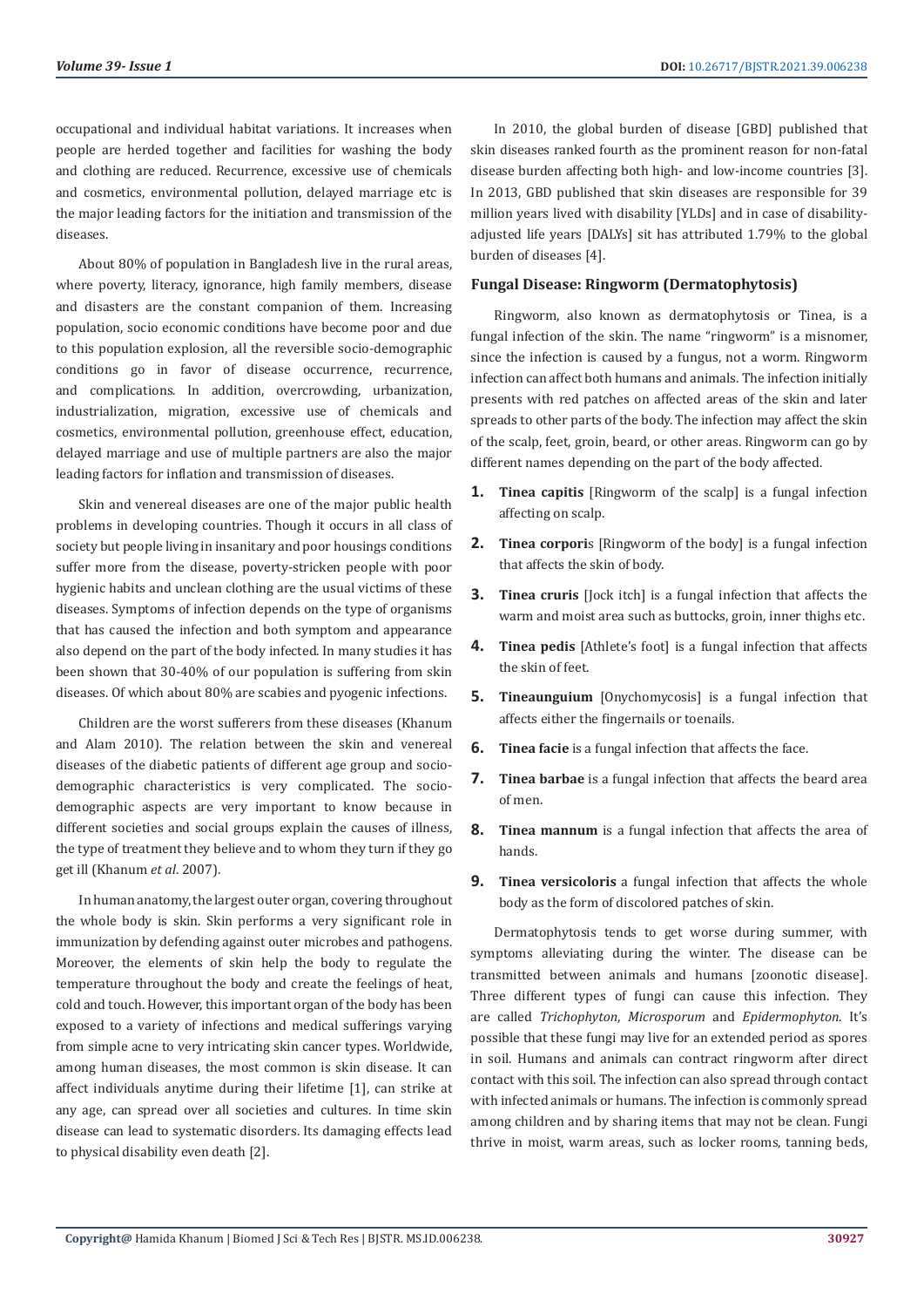swimming pools and in skin folds. It can be spread by sharing sport goods, towels, and clothing.

Symptoms and severity of skin disorders vary greatly. The consequence of this problem is serious for the patient as well as for the society. Among skin diseases, fungal, bacterial, parasitic and viral infections are very common. The distributional pattern of skin diseases varies widely from country to country, even within the country itself [1]. Although they are attributable to a very insignificant mortality rate but most of the skin diseases comes with a possibility of prolonged sufferings thus raising public health concerns in developing countries.

Bangladesh is a densely populated country with 164.69 million population and 24% of people live under the poverty line [5] and the majority of the population suffer from different infections and contagious diseases. Study conducted by Khanum and Alam, it has been shown that 30-40% of our population is suffering from skin diseases [6]. Approximately, 40% of people live in urban cities and the highest 10.3 million people live in Dhaka city [7]. Several papers have studied common skin and venereal diseases in Bangladesh [8-14] but our paper is specifically concerned about fungal skin diseases and their associated factors in three tertiary care hospitals of an urban city, Dhaka, Bangladesh.

According to the 2010 GBD, fungal skin infections were among the top 10 most dominant diseases globally [3]. According to the 2013 GBD, 0.15% of DALYs of the global burden of skin diseases are contributed by fungal skin diseases [4]. In rural areas of Bangladesh fungal skin infections are very common [15]. A study on the common skin diseases revealed that out of 440 patients 13% had fungal infections [11]. Other studies of Bangladesh showed prevalence ranging from 15.5%- 26.7% [12-14]. India, neighboring country to Bangladesh also reported that Fungal diseases were the highest group of all skin diseases with 18.74% prevalence [16] and second highest with 17.19% prevalence [17]. In Pakistan, a study conducted in 2017 showed 34.80% prevalence of fungal skin infections out of 95983 patients in a tertiary care hospital of Karachi [18]. A community-based survey studying the skin diseases of South Asian Americans found that fungal had 11% prevalence after Acne and Eczema [19].

 Numerous factors can influence the prevalence of skin infections mentioning geographical and cultural factors [20-21], educational status, nutritional status, socio-economic status, as well as seasons, overcrowding, unhygienic habits, and environments are significant factors of defining the distribution of skin diseases in developing countries [1,22-24]. The socio-demographic aspects are very significant to know because in different societies and social clusters rationalize the reasons of illness, what types of treatments and whom they believe in case of their treatments [5].

# **Materials and Methods**

This research study was performed at the Dermatology Department of the Bangladesh Institute of Research and Rehabilitation in Diabetes, Endocrine and Metabolic Disorders [BIRDEM], Dhaka Medical College and Hospital [DMCH] and Uttara Adhunik Medical College and Hospital [UAMCH]. The study was undertaken from 25th March 2018 to 10th February 2019. A total of 800 outdoor patients were randomly selected of all genders, ages, sexes, with different occupations irrespective of their skin problems during the data collection period of BIRDEM, DMCH, and UAMCH. The present study was conducted in two steps, firstly collecting samples and data through personal interviews and secondly laboratory confirmation of the diseases and their pathogens. A literature review was carried out about the factors relating to skin diseases before a structured questionnaire was prepared for interviewing the patients about their demographics and socio-economical aspects.

#### **Statistical Analysis**

Analysis of the data has been achieved by using the statistical software SPSS [version-20.0] and the results were presented in percentages. We have matched our results with comparable studies of other cities of the country and nearby countries through similar hospital attendance-based studies.

#### **Ethical Approval**

We informed each and every patient about our study aims, methods as well as we assured them about their privacy and confidentiality at any stage of the study [at the time of data, sample collection and laboratory diagnosis] before including them into our study. We also made it flexible to the patients to enter the study and also to withdraw their consent.

#### **Results**

In the present observation cross-sectional study has been outlined to determine the prevalence of the fungal skin diseases of tertiary care hospitals in an urban city. The present study also provides a descriptive profile of factors related to the fungal skin diseases including demographical, personal hygiene aspect and socio-economic status of the outpatients attending the Dermatology Department of major three tertiary care hospitals in Dhaka city, Bangladesh.

There were a combination of skin infections including fungal, viral, bacterial, parasitic, sexually transmitted diseases [STD] but maximum patients had fungal skin infections. Among the 800 patients, 310 patients were infected with fungal infections [38.75%]. It was observed, of those 310 patients 183 [59%] were male patients and 127 [41%] were female patients. Out of 310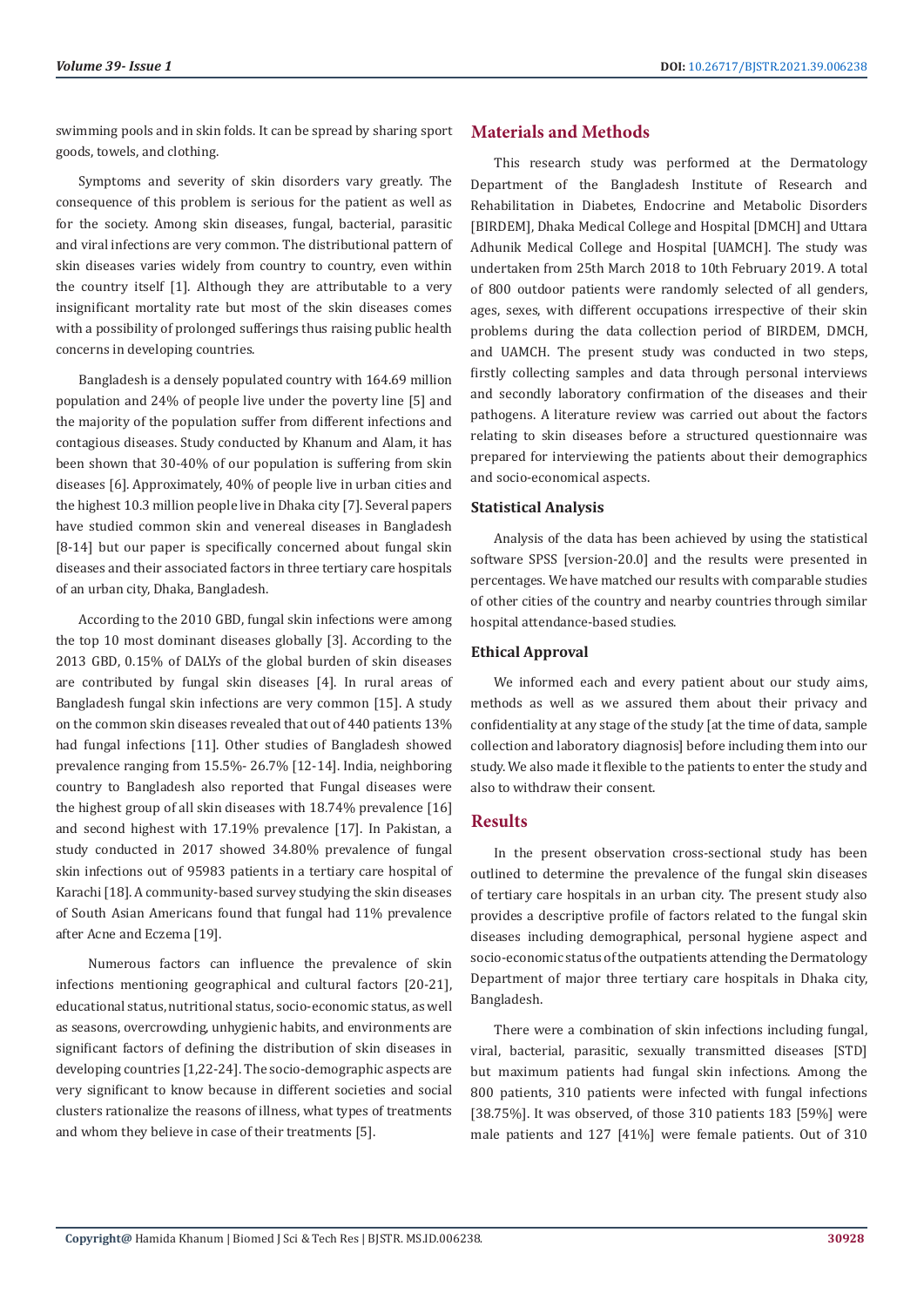fungal infected patients, most of the patients, were infected by ringworm [81.61%] and the lowest prevalence was found in case of Oral thrush [2.9%] (Table 1). Besides, ringworm patients were infected by Pityriasis versicolor, Seborrhoeic dermatitis. Among 253 patients of ringworm patients the highest prevalence was found in case of Onchomycosis [21.94%] and the lowest prevalence was found in case of *Tinea capitis* [0.97%] (Figure 1).



**Figure 1:** Prevalence of ringworm causing agents among the patients.

|  |  | Table 1: Prevalence of fungal skin infections of skin among the patients. |  |  |
|--|--|---------------------------------------------------------------------------|--|--|
|  |  |                                                                           |  |  |

| <b>Fungal infections</b>  | <b>Number of patients</b> | Prevalence (%) |  |
|---------------------------|---------------------------|----------------|--|
| Ringworm                  | 253                       | 81.61%         |  |
| Pityriasis versicolor     |                           | 8.71%          |  |
| Seborrhoeic dermatitis    | 21                        | 6.77%          |  |
| Oral thrush / Candidiasis |                           | 2.90%          |  |

Among the 183 male patients highest 66.67% were infected by Oral thrush/ Candidiasis and lowest 42.86% were infected by Seborrhoeic dermatitis whereas, among the 127 female patients highest 57.14% were infected by Seborrhoeic dermatitis and 33.33% were infected by Oral thrush/ Candidiasis] (Table 2).

Moreover, in ringworm causing agents highest 67.65% male were infected by *Tinea pedis* and lowest 20% males were infected by *Tinea facie* while in female group highest 80% were infected by *Tinea facie* and lowest 32.35% were infected by *Tinea pedis* (Table 3).

**Table 2:** Prevalence of fungal skin diseases according to the gender of patients.

| <b>Fungal infections</b> | <b>Total patients</b> | Number of male<br>patients | Prevalence (%) in<br>male | Number of female<br>patients | Prevalence (%) in<br>female |
|--------------------------|-----------------------|----------------------------|---------------------------|------------------------------|-----------------------------|
| Ringworm                 | 253                   | 152                        | 60.10%                    | 101                          | 39.90%                      |
| Pityriasis versicolor    | 27                    | 16                         | 59.26%                    |                              | 40.74%                      |
| Seborrhoeic dermatitis   | 21                    |                            | 42.86%                    | 12                           | 57.14%                      |
| Oral thrush/Candidiasis  |                       |                            | 66.67%                    |                              | 33.33%                      |
| Total                    | 310                   | 183                        | 59%                       | 127                          | 41%                         |

**Table 3:** Prevalence of ringworm causing agents according to gender of patients.

| <b>Ringworm causing</b><br>agents | <b>Total patients</b> | Number of male<br>patients | Prevalence (%) in<br>male | Number of female<br>patients | Prevalence (%) in<br>female |
|-----------------------------------|-----------------------|----------------------------|---------------------------|------------------------------|-----------------------------|
| Onchomycosis                      | 85                    | 54                         | 63.53                     | 31                           | 36.47                       |
| Tinea corporis                    | 68                    | 37                         | 54.41                     | 31                           | 45.59                       |
| Tinea cruris                      | 51                    | 34                         | 66.67                     |                              | 33.33                       |
| Tinea pedis                       | 34                    | 23                         | 67.65                     |                              | 32.35                       |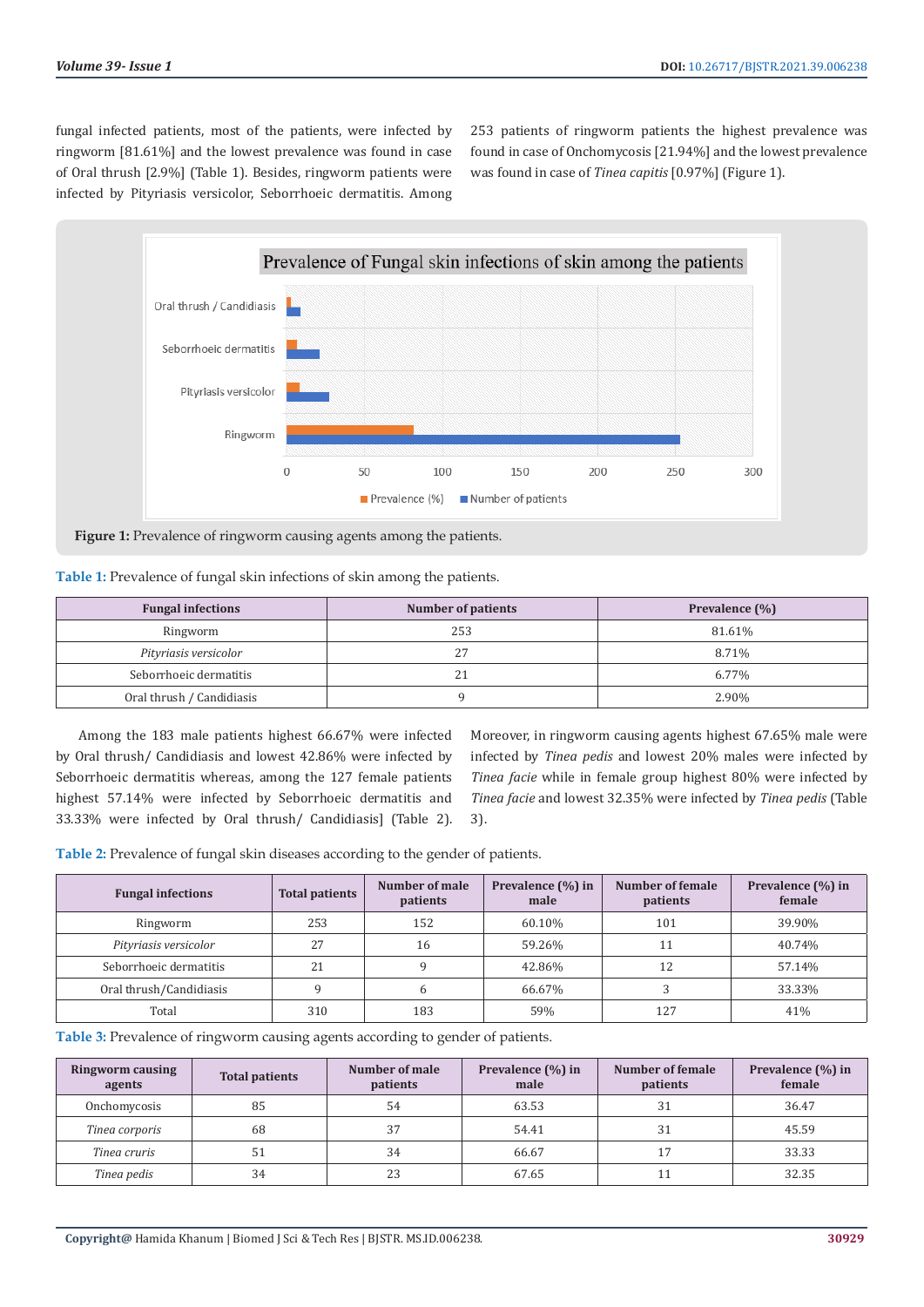| Tinea mannum  |  | 20E7<br>40.J        | 74<br>$\sim$<br>1.43 |
|---------------|--|---------------------|----------------------|
| Tinea facie   |  | $\Omega$<br>ΔU      | 80                   |
| Tinea capitis |  | 222<br><u>JJ.JJ</u> | 66.67                |

It was also observed that out of total 310 fungal infected patients, the highest burden of fungal infections was present among the patients of age group of 31-45 [32.26%] and the lowest burden of infections was belonged to the patients of age group of 0-15 [6.13%] (Table 4). This was also similar for the prevalence of the specific ringworm causing agents. Age group of 31-45 years had highest prevalence [32.81%] and 0-15 years group had lowest

prevalence [4.74%] (Table 5). Finally, we observed the factors from the personal interviews of the 310 patients mentioning marital status, socio-economic status, educational status, monthly income, occupation, seasons, religions, sources of water, residence location, regular bath, regular types of clothes, personal items sharing, history of recurrent infections, times of recurrent infections, overcrowding of family (Table 6).

**Table 4:** Prevalence of fungal infections in different age groups.

| <b>Fungal infections</b>    | <b>Total patients</b> | Number of<br>patients and<br>prevalence $(\% )$ | Age groups      |                 |                 |                  |
|-----------------------------|-----------------------|-------------------------------------------------|-----------------|-----------------|-----------------|------------------|
|                             |                       | $(0-15)$ years                                  | $(16-30)$ years | $(31-45)$ years | $(46-59)$ years | $(60-60+)$ years |
| Ringworm                    | 253                   | 12 (4.74%)                                      | 59 (23.32%)     | 83 (32.81%)     | 64 (25.30%)     | 35 (13.83%)      |
| Pityriasis<br>versicolor    | 27                    | $4(14.81\%)$                                    | $7(25.93\%)$    | $9(33.33\%)$    | $4(14.81\%)$    | $3(11.11\%)$     |
| Seborrhoeic<br>dermatitis   | 21                    | $0(0\%)$                                        | 6(28.57%)       | $5(23.81\%)$    | $8(38.1\%)$     | $2(9.5\%)$       |
| Oral thrush/<br>Candidiasis | 9                     | $3(33.33\%)$                                    | $2(22.22\%)$    | $3(33.33\%)$    | $1(11.11\%)$    | $0(0\%)$         |
| Total                       | 310                   | 19 (6.13%)                                      | 74 (23.87%)     | 100 (32.26%)    | 77 (24.84%)     | 40 (12.90%)      |

**Table 5:** Prevalence of ringworm causing agents in different age groups.

| <b>Fungal infections</b> | <b>Total patients</b> | <b>Number of patients</b><br>and prevalence $(\%)$ | Age groups      |                 |                 |                  |  |
|--------------------------|-----------------------|----------------------------------------------------|-----------------|-----------------|-----------------|------------------|--|
|                          |                       | $(0-15)$ years                                     | $(16-30)$ years | $(31-45)$ years | $(46-59)$ years | $(60-60+)$ years |  |
| Onchomycosis             | 85                    | $0(0\%)$                                           | 17 (20%)        | 23 (27.06%)     | 30 (35.29%)     | 15 (17.65%)      |  |
| Tinea corporis           | 68                    | $7(10.29\%)$                                       | 13 (19.12%)     | 27 (39.7%)      | 15 (22.06%)     | $6(8.82\%)$      |  |
| Tinea cruris             | 51                    | $5(98.04\%)$                                       | 18 (35.29%)     | 17 (33.33%)     | $5(9.8\%)$      | $6(11.76\%)$     |  |
| Tinea pedis              | 34                    | $0(0\%)$                                           | 6(17.65%)       | 9(26.47%)       | 11 (32.35%)     | 8 (23.53%)       |  |
| Tinea mannum             |                       | $0(0\%)$                                           | 2(28.57%)       | $4(57.14\%)$    | 1 (14.29%)      | $0(0\%)$         |  |
| Tinea facie              | 5                     | $0(0\%)$                                           | $2(40\%)$       | $2(40\%)$       | $1(20\%)$       | $0(0\%)$         |  |
| Tinea capitis            | 3                     | $0(0\%)$                                           | 1 (33.33%)      | $1(33.33\%)$    | $1(33.33\%)$    | $0(0\%)$         |  |

**Table 6:** Prevalence of fungal infections according to considered factors.

| <b>Factors</b>        | Number of patients & prevalence $(\%)$ |              |
|-----------------------|----------------------------------------|--------------|
|                       | Married                                | 223 (71.93%) |
| Marital status        | Unmarried                              | 47 (15.16%)  |
|                       | Widow/Widower                          | 15 (4.84%)   |
|                       | Separated/Divorced                     | 25 (8.06%)   |
|                       | Lower                                  | 47 (15.16%)  |
|                       | Middle                                 | 78 (24.16%)  |
| Socio-economic status | Upper-middle                           | 118 (38.06%) |
|                       | Higher                                 | 67 (21.61%)  |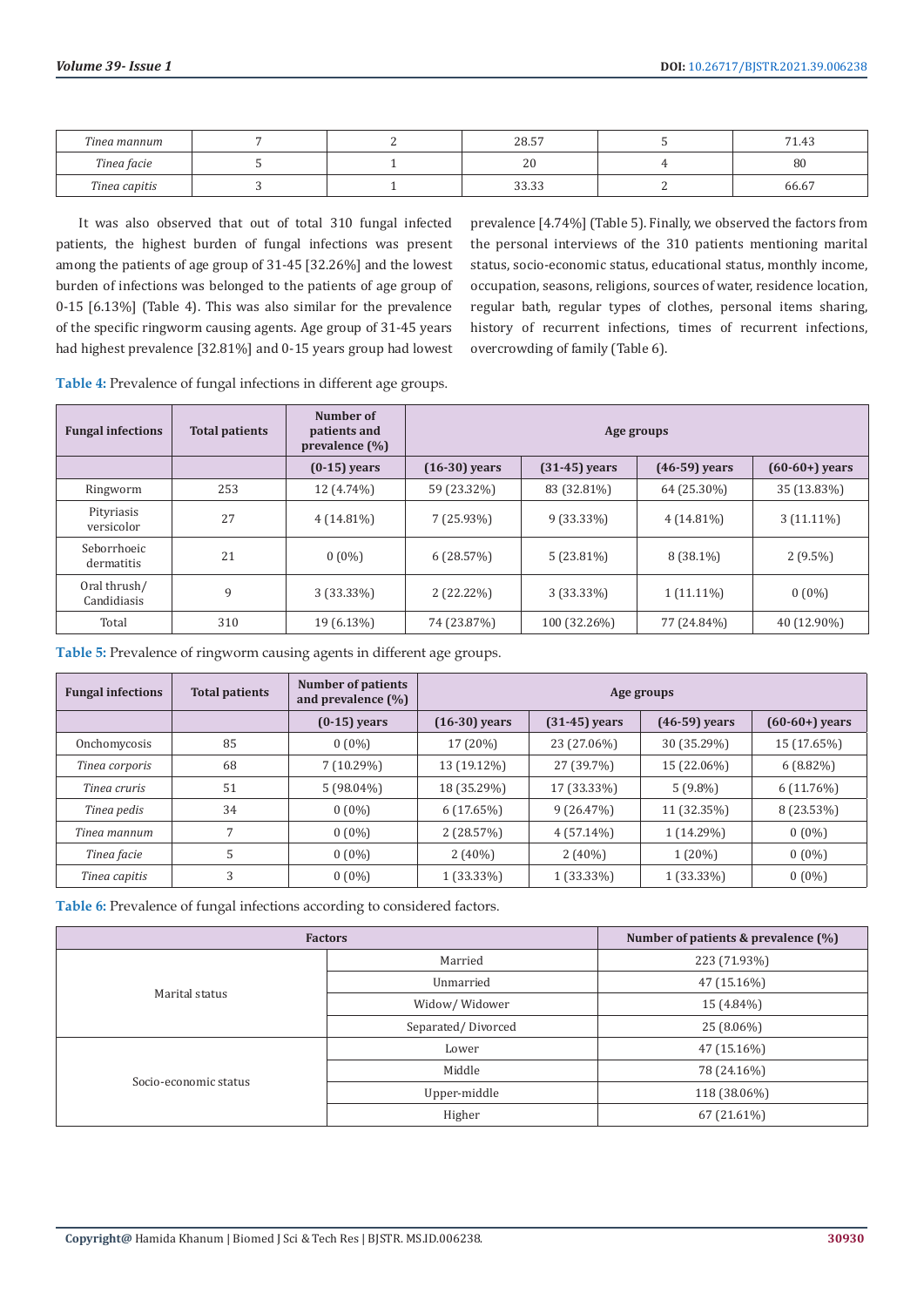|                                 | Illiterate                         | 33 (10.65%)  |
|---------------------------------|------------------------------------|--------------|
|                                 | Primary                            | 12 (38.71%)  |
| <b>Educational status</b>       | Secondary                          | 113(36.45%)  |
|                                 | Higher secondary                   | 97 (31.29%)  |
|                                 | Degree or above                    | 55 (17.74%)  |
|                                 | Below than 6000 TK                 | 47 (15.16%)  |
|                                 | 6000-12000 TK                      | 78 (25.16%)  |
| Monthly income                  | 12000-20000 TK                     | 118 (38.06%) |
|                                 | 20000+TK                           | 67 (21.61%)  |
|                                 | Govt. Service                      | 21 (53.85%)  |
|                                 | Non-Govt. Service                  | 47 (47%)     |
|                                 | <b>Business</b>                    | 58 (39.73%)  |
|                                 | Industrial worker                  | 29 (48.33%)  |
| Occupation                      | Housewife                          | 52 (39.39%)  |
|                                 | Driver (Rickshaw, van, bus, truck) | 18 (36%)     |
|                                 | Student                            | 32 (21.48%)  |
|                                 | Day labor                          | 28 (39.44%)  |
|                                 | Others                             | 25 (47.17%)  |
|                                 | Summer (March-June)                | 185 (59.68%) |
| Seasons                         | Rainy (July-October)               | 82 (26.45%)  |
|                                 | Winter (November-February)         | 43 (13.87%)  |
|                                 | Muslim                             | 267 (86.13%) |
| Religions                       | Hindu                              | 35 (11.29%)  |
|                                 | Others                             | 8 (2.58%)    |
|                                 | Tap                                | 215 (69.35%) |
|                                 | Tube well                          | 80 (25.81%)  |
| Sources of water                | Pond                               | 10 (3.23%)   |
|                                 | others                             | $5(1.61\%)$  |
|                                 | Urban                              | 215 (69.35%) |
| Residence location              | Semi-urban                         | 75 (24.19%)  |
|                                 | Rural                              | 20 (6.45%)   |
|                                 | Yes                                | 186 (60%)    |
| Regular bath                    | No                                 | 124 (40%)    |
|                                 | Cotton                             | 86 (27.74%)  |
|                                 | Synthetic                          | 60 (19.35%)  |
| Regular types of clothes        | Nylon                              | 32 (10.32%)  |
|                                 | Mixed                              | 108 (34.84%) |
|                                 | others                             | 24 (7.74%)   |
|                                 | Yes                                | 198 (63.87%) |
| Personal items sharing          | No                                 | 112 (36.13%) |
|                                 | Yes                                | 195 (62.9%)  |
| History of recurrent infections | No                                 | 115 (37.1%)  |
|                                 | Yes                                | 205 (66.13%) |
| Overcrowding of family          | No                                 | 105 (33.87%) |
|                                 |                                    |              |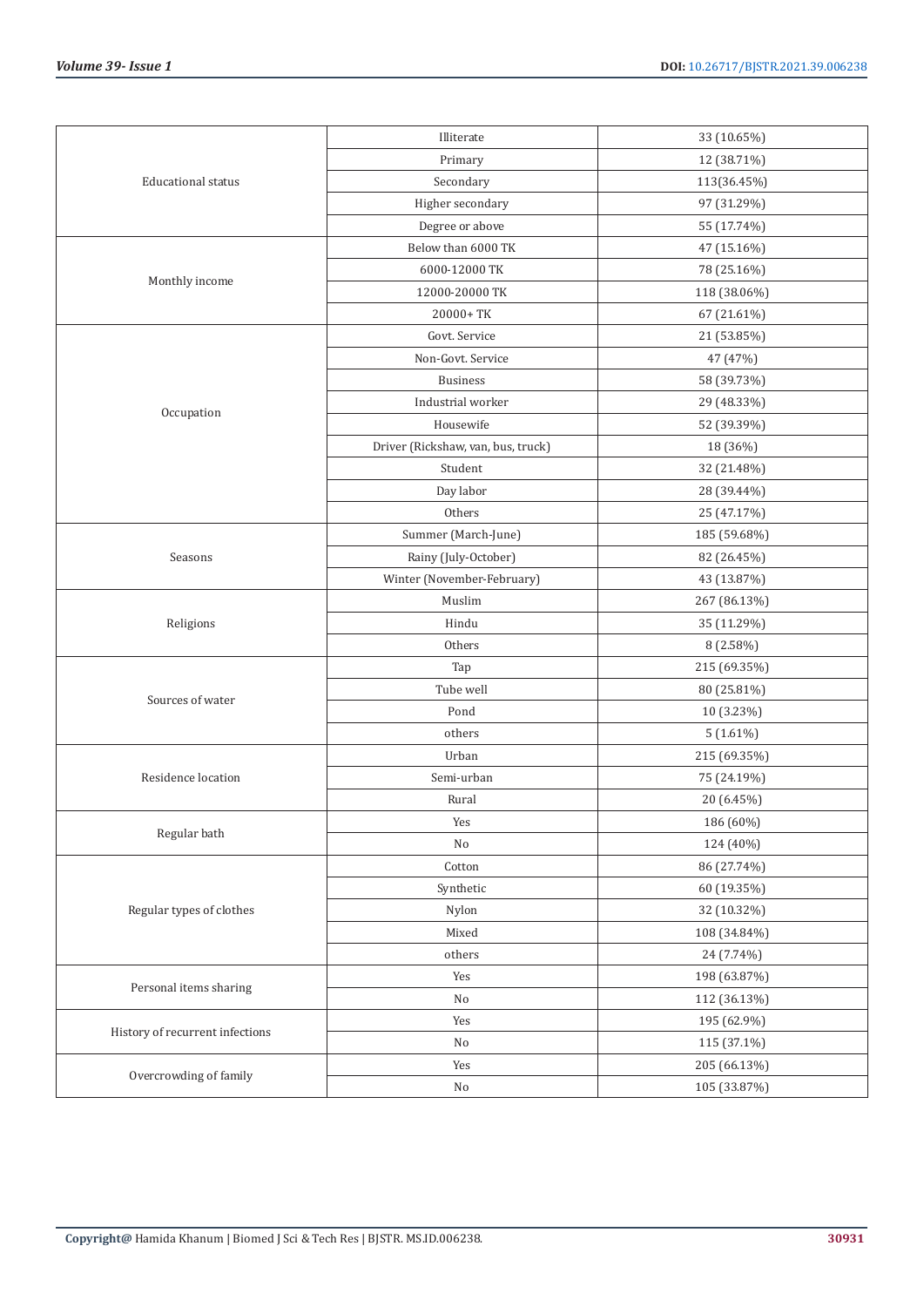### **Discussion**

In the present investigation, out of total 800 patients, 310 patients had fungal infections with the highest prevalence [38.75%] followed by other fungal skin problems. Out of fungal infections ringworm had highest prevalence [81.61%] followed by *Pityriasis versicolor*, Seborrhoeic dermatitis and Oral thrush/ Candidiasis. Among the ringworm, onchomycosis [27.42%], *Tinea corporis* [21.94%], *Tinea cruris* [16.45%] had the highest prevalence. It was also observed were male patients had high prevalence [59%] than female patients [41%]. In case of age group patients contained among the age group of 31-45 had the highest [32.26%] and the lowest prevalence of patients belonged to the age group of 0-15 [6.13%]. Outcomes of this study are similar to results of some studies while contradicts to some.

In 1993, a study performed by Hossain [25] found that fungal infection [20.19%], and seborrhoeic dermatitis [8.80%] were most common among the skin diseases [25]. In 1995, Bahmadan *et al.* [22] reported that in Abha city from Saudi Arabia among the fungal disease developing pathogens, *Tinea capitis* [9.6%] and *Tinea pedis* [1.9%] were most common [22] but we found *Tinea corporis* [21.94%], *Tinea cruris* [16.45%] had the highest prevalence. In 2011, a study conducted by Rahman *et al.* found *Tinea corporis* [22.63%] was the most frequent infection as well as males were mostly infected with fungal infections which is similar to the results of this present study [15].

In 2007, study by Khanam *et al.* informed that among the fungal infected patient's majority [42.7%] were infected by ringworm, 45.36% by *Pityrious versicolor* and lowest [12%] were infected by Candidiasis. Khanum also reported that the prevalence of fungal infection was in highest in 40-49 age group [25.33%] and less in 20-29 age group [14.66%] and prevalence in male was highest [61.33%] than female [38.66%] [8]. In 2012, one study from a Dhamrai area near Dhaka performed by Nafiza *et al.* had reported that among the patients with cutaneous skin diseases, fungal infections were the commonest and highest [22.9%] and males had high prevalence [63.4%] than females [36.6%] [12]. In 2017, Haque *et al.* revealed among the 504 patients who were surveyed from Rajshahi, an unbar city of Bangladesh with different types of skin disease, male had highest prevalence of fungal infections [26].

In this present study we had explored not only the demographical and socio-economic aspects but also seasonal aspect and the hygiene habits of the patients to better understand the factors related to the fungal skin diseases. It has been witnessed in. this study, that among the fungal infected patients who were married [71.93%], had secondary education [36.45%], earned 12000-20000tk monthly [38.06%] and had upper-middle class status [38.06%] had higher prevalence. Moreover, patients who

were Muslims [86.13%], had businesses [39.73%], lived in urban areas [69.35%], used tap water as the source of water [69.35%] also had higher prevalence of fungal infections of skin. In case of personal hygiene of the patients, who wears cotton clothes regularly [27.74%], baths regularly [60%], shares personal items [63.87%], had recurrent infections [62.9%] and had overcrowding of family [66.13%] had higher prevalence. Additionally, in summer season fungal infections had higher prevalence [59.68%]. This study had found high prevalence in Muslims as the study was conducted in an Islamic country.

There are several studies conducted in Bangladesh had found different results than ours. According to them, the prevalence was higher is rural areas [15], among students [10], patients from low socio-economic status [9], among illiterate patients [9,10], in rainy season [8]. According to Khanum *et al.* 52.16% of the patients with low socio-economic status showed a high reoccurrence of skin disease which contradicts our study result [8]. From these observations it can be said that skin infections in patients is very frequent in urban regions even if the urban cities of the country have improved standard of living, hygiene and sanitation, better quality healthcare facilities, education, and nutritious food to lessen the fungal skin diseases rather than the rural part of country. So, the present study has tried to give an approximate fungal skin disease prevalence scenario with related factors of the whole country.

## **Conclusion**

Present cross-sectional study has provided some unique results and findings which would add to the scientific literature and health policies as it is first of its kind. No other research work has evaluated the prevalence of fungal skin diseases of an urban city with associated factors in Bangladesh. Moreover, this work can also be scaled up to other pathogens of skin diseases. However, there is no vaccine against skin diseases it is very difficult to control its transmission so to control this disease is to improve socioeconomic condition, change the personal hygiene behaviour and taking appropriate preventive measures.

# **Conflict of Interest**

No conflict of interest with any institution/organization.

#### **References**

- 1. Rook A, Savin JA, Wilkinson DS (1987) The prevalence, incidence and ecology of diseases of skin. In: Rook A, Wilkinson DS, Ebling FJ, Champion RH, Burton JL, editors. Textbook of Dermatology. Mumbai: Oxford University Press: Mumbai: p. 39-53.
- 2. [Basra MKA, Shahrukh M \(2009\) Burden of skin diseases. Expert Review](https://www.tandfonline.com/doi/citedby/10.1586/erp.09.23?scroll=top&needAccess=true) [of Pharmacoeconomics & Outcomes Research 9\(3\): 71-283.](https://www.tandfonline.com/doi/citedby/10.1586/erp.09.23?scroll=top&needAccess=true)
- 3. [Hay RJ, Johns NE, Williams HC, Bolliger IW, Dellavale RP,](https://www.sciencedirect.com/science/article/pii/S0022202X15368275) *et al.* (2014) The [Global Burden of Skin Disease in 2010: An Analysis of the Prevalence](https://www.sciencedirect.com/science/article/pii/S0022202X15368275) [and Impact of Skin Conditions. Journal of investigative dermatology](https://www.sciencedirect.com/science/article/pii/S0022202X15368275) [134\(6\): 1527-1534.](https://www.sciencedirect.com/science/article/pii/S0022202X15368275)